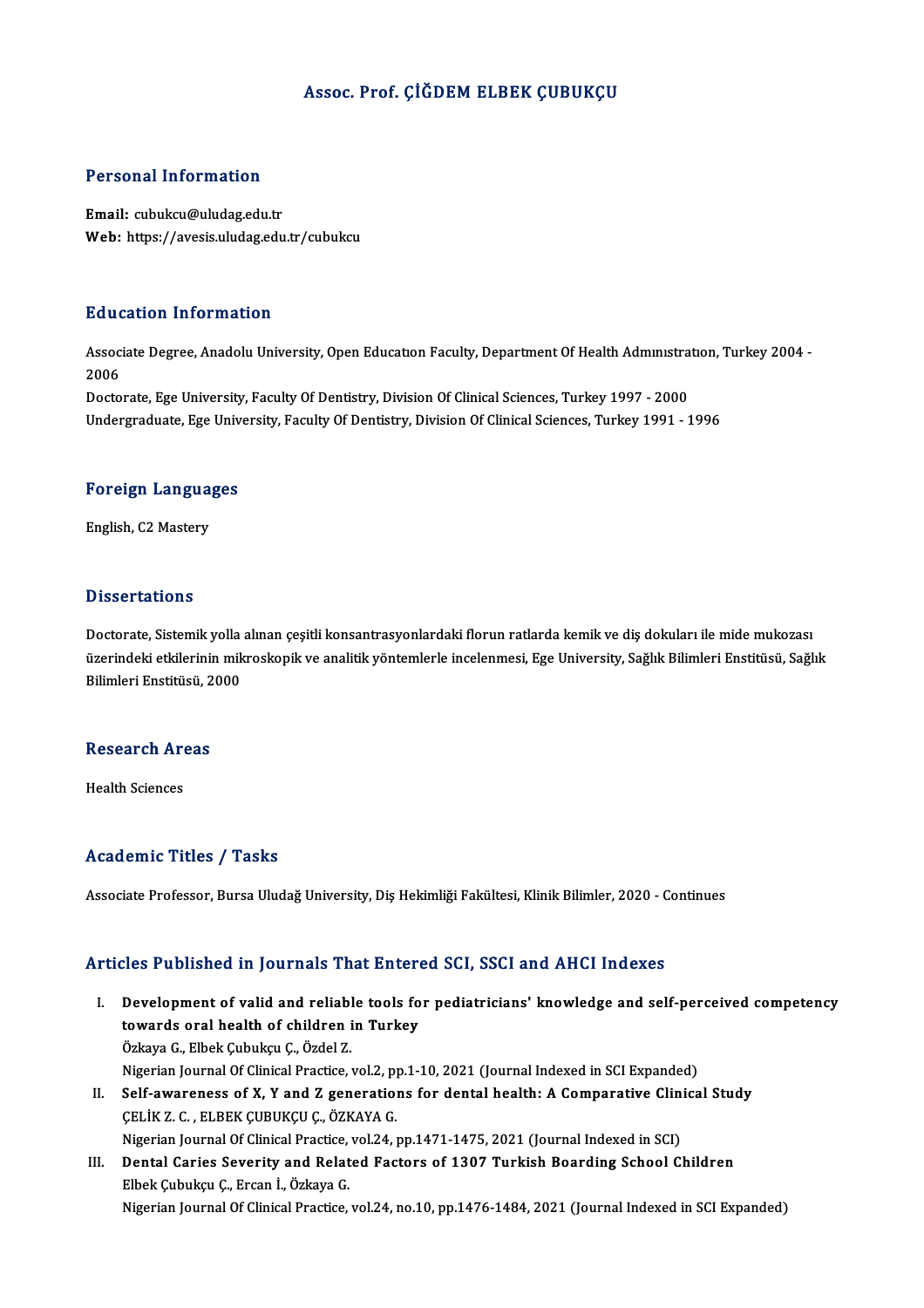- IV. Disturbed Dental Development of Permanent Teeth in Children With Solid Tumors and Lymphomas<br>Cubukay G. Sovinin B. B. Freen İ Disturbed Dental Developmer<br>Cubukcu Ç., Sevinir B. B. , Ercan İ.<br>PEDIATRIC BI QOD & CANCER YO Disturbed Dental Development of Permanent Teeth in Children With S<br>Cubukcu Ç., Sevinir B. B. , Ercan İ.<br>PEDIATRIC BLOOD & CANCER, vol.58, pp.80-84, 2012 (Journal Indexed in SCI)<br>Delayed remayel of a primery insieer embedde Cubukcu Ç., Sevinir B. B. , Ercan İ.<br>PEDIATRIC BLOOD & CANCER, vol.58, pp.80-84, 2012 (Journal Indexed in SCI)<br>V. Delayed removal of a primary incisor embedded in the upper lip after dental trauma: a case report<br>about
	-
- PEDIATRIC BLOOD & CANCER, vol.58, pp.80-84, 2012 (Journal Indexed in SCI)<br>Delayed removal of a primary incisor embedded in the upper lip afte<br>about the importance of soft tissue examination<br>Cubukcu C., Aydin U., ÖZBEK S., Delayed removal of a primary incisor<br>about the importance of soft tissue ex:<br>Cubukcu Ç., Aydin U., ÖZBEK S., KAHVECİ R.<br>DENTAL TRAUMATOLOCY vol 37 no 4 nn 3 about the importance of soft tissue examination<br>Cubukcu Ç., Aydin U., ÖZBEK S., KAHVECİ R.<br>DENTAL TRAUMATOLOGY, vol.27, no.4, pp.314-317, 2011 (Journal Indexed in SCI)<br>Childbood Jouksemia: experiences of shildren and attit
- VI. Childhood leukaemia: experiences of children and attitudes of parents on dental care DENTAL TRAUMATOLO<br>Childhood leukaemia<br>Cubukcu Ç., Gunes A. M.<br>EUBOBEAN JOUBNAL OU Childhood leukaemia: experiences of children and attitudes of parents on dental care<br>Cubukcu Ç., Gunes A. M.<br>EUROPEAN JOURNAL OF CANCER CARE, vol.17, no.3, pp.285-289, 2008 (Journal Indexed in SCI)<br>DENTAL HEALTH INDICES OF
- VII. DENTAL HEALTH INDICES OF LONG-TERM CHILDHOOD CANCER SURVIVORS WHO HAD ORAL SUPERVISION DURING TREATMENT: A Case-Control Study EUROPEAN JOURNAL OF CANCER CARE, vol.17, no.3, pp.285-289, :<br>DENTAL HEALTH INDICES OF LONG-TERM CHILDHOOD CA<br>SUPERVISION DURING TREATMENT: A Case-Control Study<br>Cubukay C. Savinir B. B Cubukcu Ç., Sevinir B. B. SUPERVISION DURING TREATMENT: A Case-Control Study<br>Cubukcu Ç., Sevinir B. B.<br>PEDIATRIC HEMATOLOGY AND ONCOLOGY, vol.25, pp.638-646, 2008 (Journal Indexed in SCI)<br>Debridement seuld be a selution to premete bealing of establ

## VIII. Debridement could be a solution to promote healing of established oral mucositis in children.<br>Cubukcu Ç., Sevinir B. PEDIATRIC HEMATOL<br>Debridement could<br>Cubukcu Ç., Sevinir B.<br>European archives of Debridement could be a solution to promote healing of established oral mucositis in children.<br>Cubukcu Ç., Sevinir B.<br>European archives of paediatric dentistry : official journal of the European Academy of Paediatric Dentis

Cubukcu Ç., Sevinir B.<br>European archives of paediatric dentistry : official jo<br>pp.105-12, 2007 (Journal Indexed in SCI Expanded)<br>Labiel and palatel telen suspe on sominated to European archives of paediatric dentistry : official journal of the European Academy of Paediatric Dentistry, vol.8,<br>pp.105-12, 2007 (Journal Indexed in SCI Expanded)<br>IX. Labial and palatal talon cusps on geminated tooth a

## pp.105-12, 20<br>Labial and p<br>case report. Labial and palatal talon cusps<br>case report.<br>Cubukcu Ç., Sonmez A., Gultekin V.<br>The Journal of clinical podiatric de case report.<br>Cubukcu Ç., Sonmez A., Gultekin V.<br>The Journal of clinical pediatric dentistry, vol.31, pp.21-4, 2006 (Journal Indexed in SCI Expanded)

Cubukcu Ç., Sonmez A., Gultekin V.<br>The Journal of clinical pediatric dentistry, vol.31, pp.21-4, 2006 (Journal Indexed<br>X. The oral health status of children undergoing hemodialysis treatment<br>EPTILOPHU E. Elbek Cubuksu C. S The Journal of clinical pediatric dentistry, vol.31,<br>The oral health status of children undergo<br>ERTUĞRUL F., Elbek-Cubukcu Ç., Sabah E., Mir S.<br>TURKISH JOURNAL OF REDIATRICS vol.45 no.3 ERTUĞRUL F., Elbek-Cubukcu Ç., Sabah E., Mir S.<br>TURKISH JOURNAL OF PEDIATRICS, vol.45, no.2, pp.108-113, 2003 (Journal Indexed in SCI)

### Articles Published in Other Journals

- I. Thicles Published in Other Journals<br>I. Dental health status and affecting factors of preschool children: A pilot study<br>ELBER CURIRCUS ELBEK ÇUBUKÇU<br>ELBEK ÇUBUKÇU Ç.<br>ELBEK ÇUBUKÇU Ç. Dental health status and affecting factors of preschool childre:<br>ELBEK ÇUBUKÇU Ç.<br>Current Pediatrics, vol.19, pp.338-343, 2021 (Journal Indexed in ESCI)<br>COVID 19 ve Cosuk Die Heltimližine Günsel Etkileri ELBEK ÇUBUKÇU Ç.<br>Current Pediatrics, vol.19, pp.338-343, 2021 (Journal Inde<br>II. COVID-19 ve Çocuk Diş Hekimliğine Güncel Etkileri<br>ELBEK ÇUBUKÇU Ç. Current Pediatrics, vol.19, pp.338-343, 2021 (Journal Indexed in ESCI)
- COVID-19 ve Çocuk Diş Hekimliğine Güncel Etkileri<br>ELBEK ÇUBUKÇU Ç.<br>Güncel Pediatri, vol.18, pp.484-488, 2020 (Other Refereed National Journals)<br>A Bare Case of Beammomatoid (Juvenile) Ossifying Eihneme of the M ELBEK ÇUBUKÇU Ç.<br>Güncel Pediatri, vol.18, pp.484-488, 2020 (Other Refereed National Journals)<br>III. A Rare Case of Psammomatoid (Juvenile) Ossifying Fibroma of the Maxillary Sinus<br>FI BEK CUBUKCU C. SEVINIB B. B. ÖZBEK S. AK
- Güncel Pediatri, vol.18, pp.484-488, 2020 (Other Refe<br>A Rare Case of Psammomatoid (Juvenile) Ossify<br>ELBEK ÇUBUKÇU Ç., SEVİNİR B. B. , ÖZBEK S., AKIN S.<br>Dontistry, 2020 (Pefereed Journals of Other Institution A Rare Case of Psammomatoid (Juvenile) Ossifying<br>ELBEK ÇUBUKÇU Ç., SEVİNİR B.B., ÖZBEK S., AKIN S.<br>Dentistry, 2020 (Refereed Journals of Other Institutions)<br>Hunobidrotis Estedormal Dysplasia ELBEK ÇUBUKÇU Ç., SEVİNİR B. B. , ÖZBEK S., AKIN S.<br>Dentistry, 2020 (Refereed Journals of Other Institutions)<br>IV. Hypohidrotic Ectodermal Dysplasia

ELBEKÇUBUKÇUÇ.,ÖNÇAĞR.Ö. ,ÖZKINAYF.F. Hypohidrotic Ectodermal Dysplasia<br>ELBEK ÇUBUKÇU Ç., ÖNÇAĞ R. Ö. , ÖZKINAY F. F.<br>Medical Journal of Ege University, 2020 (Other Refereed National Journals)<br>Sunernumerery teeth: Boyjow of the literature and Survey of 50,93

- V. Supernumerary teeth: Review of the literature and Survey of 50 cases<br>EDEN E., ELBEK CUBUKCU C., ertuğrul s., COSKUN S. Medical Journal of Ege University, 2020 (Other Refe<br>Supernumerary teeth: Review of the literature<br>EDEN E., ELBEK ÇUBUKÇU Ç., ertuğrul s., COŞKUN S.<br>BALKAN JOURNAL OF STOMATOLOGY, 2020 (Refere BALKAN JOURNAL OF STOMATOLOGY, 2020 (Refereed Journals of Other Institutions) EDEN E., ELBEK ÇUBUKÇU Ç., ertuğrul s., COŞKUN S.<br>BALKAN JOURNAL OF STOMATOLOGY, 2020 (Refereed Journals of Other Institutions)<br>VI. Microleakage of 3 single-bottle self-etch adhesives having different solvents.
- BALKAN JOURNAL OF STOMATOLOGY,<br>Microleakage of 3 single-bottle sel<br>ELBEK ÇUBUKÇU Ç., EDEN E., PAMİR T.<br>Conoral danistry, val 61 no 5 nn 19.22 Microleakage of 3 single-bottle self-etch adhesives having different solvents.<br>ELBEK ÇUBUKÇU Ç., EDEN E., PAMİR T.<br>General dentistry, vol.61, no.5, pp.18-21, 2013 (Refereed Journals of Other Institutions)<br>Pures ilindeki 30 ELBEK ÇUBUKÇU Ç., EDEN E., PAMİR T.<br>General dentistry, vol.61, no.5, pp.18-21, 2013 (Refereed Journals of Other Institutions)<br>VII. Bursa ilindeki 307 şehirli okul çocuğuna ait diş sağlığı durumu ve diş sağlığını etkile
- General dentistry, vol.61, no.5, pp.18-21, 2013 (Refereed Journals of Other Institutions)<br>Bursa ilindeki 307 şehirli okul çocuğuna ait diş sağlığı durumu ve diş sağlığır<br>ELBEK ÇUBUKÇU Ç., CANGÜR Ş., ERCAN İ.<br>Dental journal Bursa ilindeki 307 şehirli okul çocuğuna ait diş sağlığı du<br>ELBEK ÇUBUKÇU Ç., CANGÜR Ş., ERCAN İ.<br>Dental journal of Dicle, 2013 (Other Refereed National Journals)<br>Bir Tın Fekültesinde Verilan Cesuk Dishekimliği Himnatler
- VIII. Bir Tıp Fakültesinde Verilen Çocuk Dişhekimliği Hizmetlerinin Analizi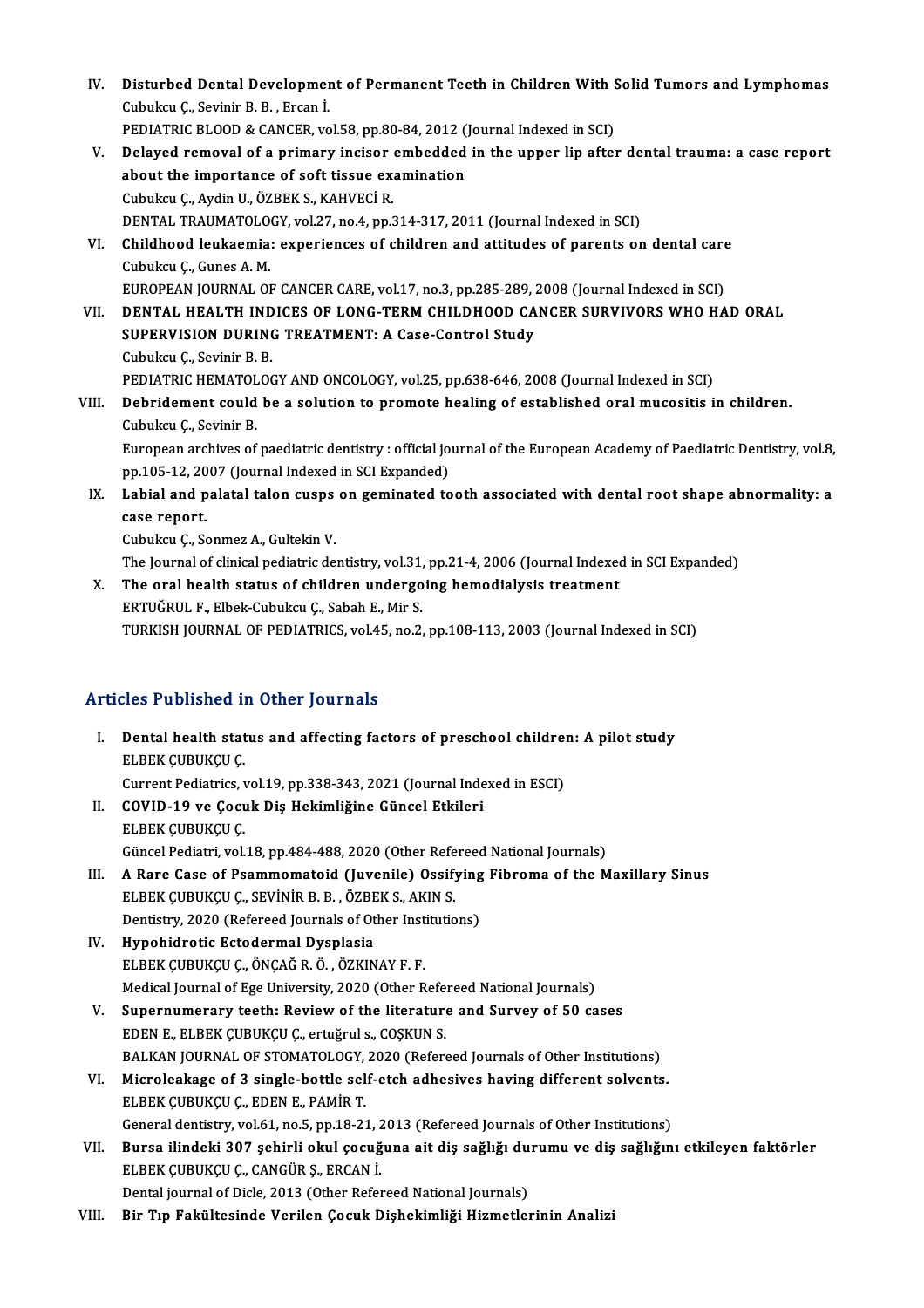ELBEKÇUBUKÇUÇ.,baytanb.,ERCANİ. Dental Journal of Dicle, 2012 (Other Refereed National Journals) ELBEK ÇUBUKÇU Ç., baytan b., ERCAN İ.<br>Dental Journal of Dicle, 2012 (Other Refereed National Journals)<br>IX. Maksiller sinüste odontojenik Keratokist: Nadir iki olgunun sunumu<br>ELBEK CUBUKCU C. ÖZBEK S. SARAYDARQĞLU Ö. KAHYEC ELBEKÇUBUKÇUÇ.,ÖZBEKS.,SARAYDAROĞLUÖ.,KAHVECİR.,SEVİNİRB.B. Maksiller sinüste odontojenik Keratokist: Nadir iki olgunu<br>ELBEK ÇUBUKÇU Ç., ÖZBEK S., SARAYDAROĞLU Ö., KAHVECİ R., S.<br>Dental Journal of Dicle, 2012 (Other Refereed National Journals)<br>Dental Health Status of Children with ELBEK ÇUBUKÇU Ç., ÖZBEK S., SARAYDAROĞLU Ö., KAHVECİ R., SEVİNİR B. B.<br>Dental Journal of Dicle, 2012 (Other Refereed National Journals)<br>X. Dental Health Status of Children with Acute Lymphoblastic Leukaemia and Haemophilia Dental Journal of Dicle, 2012 (Other Refereed National Journals)<br>Dental Health Status of Children with Acute Lymphoblast<br>Hospital Based Paediatirc Dental Unit<br>ELBEK CUBUKÇU C., MERAL GÜNES A. Dental Health Status of Children v<br>Hospital Based Paediatirc Dental<br>ELBEK ÇUBUKÇU Ç., MERAL GÜNEŞ A.<br>Palkan Jaurnal Of Stamatalary 2011 ( Hospital Based Paediatirc Dental Unit<br>ELBEK ÇUBUKÇU Ç., MERAL GÜNEŞ A.<br>Balkan Journal Of Stomatology, 2011 (Refereed Journals of Other Institutions)<br>A Bare Case of Beammomatoid Juvenile Ossifying Eibrema of theMavil ELBEK ÇUBUKÇU Ç., MERAL GÜNEŞ A.<br>Balkan Journal Of Stomatology, 2011 (Refereed Journals of Other Institutions)<br>XI. A Rare Case of Psammomatoid Juvenile Ossifying Fibroma of theMaxillary Sinus<br>Fibels Cubukay C. Sevinin B. B Balkan Journal Of Stomatology, 2011 (Refereed Journals of Ot<br>A Rare Case of Psammomatoid Juvenile Ossifying Fibro<br>Elbek Çubukçu Ç., Sevinir B. B. , Özbek S., Akın S., Yalçınkaya Ü.<br>Dontistuv vel 1. no 2. nn 1.2.2011 (Befer A Rare Case of Psammomatoid Juvenile Ossifying Fibroma of theMa<br>Elbek Çubukçu Ç., Sevinir B. B. , Özbek S., Akın S., Yalçınkaya Ü.<br>Dentistry, vol.1, no.3, pp.1-3, 2011 (Refereed Journals of Other Institutions)<br>Betention of Elbek Çubukçu Ç., Sevinir B. B. , Özbek S., Akın S., Yalçınkaya Ü.<br>Dentistry, vol.1, no.3, pp.1-3, 2011 (Refereed Journals of Other Institutions)<br>XII. Retention of Glass Ionomer cement and Resin-Based Fissure Sealant a Dentistry, vol.1, no.3, pp.1-3, 2011 (Refereed Journa<br>Retention of Glass Ionomer cement and Resin-<br>Outcome During Chemotherapy: A Pilot Study<br>FLARE CURUECU C Retention of Glass<br>Outcome During (<br>ELBEK ÇUBUKÇU Ç.<br>Palkan journal of st **Outcome During Chemotherapy: A Pilot Study<br>ELBEK ÇUBUKÇU Ç.<br>Balkan journal of stomatology, 2009 (Refereed Journals of Other Institutions)<br>Tin Fekültesi Bünyesindeki Ağız ve Die Seğliği Birimine Besuuran Ces** ELBEK ÇUBUKÇU Ç.<br>Balkan journal of stomatology, 2009 (Refereed Journals of Other Institutions)<br>XIII. Tıp Fakültesi Bünyesindeki Ağız ve Diş Sağlığı Birimine Başvuran Çocuklarda Sosyodempografik<br>Faktörlerin Dental Anksi Balkan journal of stomatology, 2009 (Refereed Jo<br>Tıp Fakültesi Bünyesindeki Ağız ve Diş Sağlı<br>Faktörlerin Dental Anksiyete Üzerine Etkisi<br>ELBEK CUBUKCU C. ERCAN İ Tıp Fakültesi Bünyesindek<br>Faktörlerin Dental Anksiye<br>ELBEK ÇUBUKÇU Ç., ERCAN İ.<br>CUNCEL PEDLATPL JOUPMAL Faktörlerin Dental Anksiyete Üzerine Etkisi<br>ELBEK ÇUBUKÇU Ç., ERCAN İ.<br>GUNCEL PEDIATRI-JOURNAL OF CURRENT PEDIATRICS, 2008 (Other Refereed National Journals)<br>Caries experience of leukemis shildren during intensive seures o ELBEK ÇUBUKÇU Ç., ERCAN İ.<br>GUNCEL PEDIATRI-JOURNAL OF CURRENT PEDIATRICS, 2008 (Other Refereed National Jour<br>XIV. Caries experience of leukemic children during intensive course of chemotherapy.<br>FI BEK CUBUKCU C. MERAL CÜNE GUNCEL PEDIATRI-JOURNAL OF CURR<br>Caries experience of leukemic chi<br>ELBEK ÇUBUKÇU Ç., MERAL GÜNEŞ A.<br>Journal Of Clinical Bodiatric Dontistry XIV. Caries experience of leukemic children during intensive course of chemotherapy.<br>ELBEK ÇUBUKÇU Ç., MERAL GÜNEŞ A.<br>Journal Of Clinical Pediatric Dentistry, vol.32, no.2, pp.155-8, 2008 (Refereed Journals of Other Instit ELBEK ÇUBUKÇU Ç., MERAL GÜNEŞ A.<br>Journal Of Clinical Pediatric Dentistry, vol.32, no.2, pp.155-8, 2008 (Refereed Journals of Other<br>XV. 25 yaşında bir kadın hastada çok sayıda (multiple) gömülü kalıcı ve süt dişi olgusu ELBEK ÇUBUKÇU Ç 25 yaşında bir kadın hastada çok sayıda (multiple) gömülü |<br>ELBEK ÇUBUKÇU Ç.<br>Türk Dişhekimliği Dergisi, 2007 (Other Refereed National Journals)<br>Prenatal Dönemde ve Beheklikte Ağız ve Diş Seğlığı XVI. Prenatal Dönemde ve Bebeklikte Ağız ve Diş Sağlığı Türk Dişhekimliği Dergisi, 2007 (Other Refereed National Journals) Prenatal Dönemde ve Bebeklikte Ağız ve Diş Sağlığı<br>ELBEK ÇUBUKÇU Ç.<br>GUNCEL PEDIATRI-JOURNAL OF CURRENT PEDIATRICS, 2007 (Other Refereed National Journals)<br>Ağız diş çoğlığı bizmetleri meliyet onalizi: Tın fekültesi bestanes ELBEK ÇUBUKÇU Ç.<br>GUNCEL PEDIATRI-JOURNAL OF CURRENT PEDIATRICS, 2007 (Other Refereed Na<br>XVII. Ağız diş sağlığı hizmetleri maliyet analizi: Tıp fakültesi hastanesi verileri<br>FI BEK CUBUKÇU C GUNCEL PEDIATRI-<br>Ağız diş sağlığı hi:<br>ELBEK ÇUBUKÇU Ç.<br>Türk Dishekimliği D Ağız diş sağlığı hizmetleri maliyet analizi: Tıp fakültesi hasta<br>ELBEK ÇUBUKÇU Ç.<br>Türk Dişhekimliği Dergisi, 2007 (Other Refereed National Journals)<br>Jonaralize (Yougua) Odantadianlagi: Olgu Sunumu ELBEK ÇUBUKÇU Ç.<br>Türk Dişhekimliği Dergisi, 2007 (Other Refereed Nation:<br>XVIII. | Jeneralize (Yaygın) Odontodisplazi: Olgu Sunumu<br>ELBEK ÇUBUKÇU Ç. Türk Dişhekimliği D<br>Jeneralize (Yaygıı<br>ELBEK ÇUBUKÇU Ç.<br>CUNCEL PEDLATPL Jeneralize (Yaygın) Odontodisplazi: Olgu Sunumu<br>ELBEK ÇUBUKÇU Ç.<br>GUNCEL PEDIATRI-JOURNAL OF CURRENT PEDIATRICS, 2007 (Other Refereed National Journals)<br>Modifiya Maraynyalizasyonla Badiküler Kist Tadayisi: Olsy Synymy ELBEK ÇUBUKÇU Ç.<br>GUNCEL PEDIATRI-JOURNAL OF CURRENT PEDIATRICS, 2007 (Other Referee<br>XIX. Modifiye Marsupyalizasyonla Radiküler Kist Tedavisi: Olgu Sunumu<br>ELBEK CUBUKÇU C GUNCEL PEDIATRI-<br>Modifiye Marsupy<br>ELBEK ÇUBUKÇU Ç.<br>Bursa Devlet Hast B Modifiye Marsupyalizasyonla Radiküler Kist Tedavisi: Olg<br>ELBEK ÇUBUKÇU Ç.<br>Bursa Devlet Hast Bült, 2007 (Other Refereed National Journals)<br>Oral Mukazitin Önlanmasi ve Tedavisi: Cüncel Yaklasımlar ELBEK ÇUBUKÇU Ç.<br>Bursa Devlet Hast Bült, 2007 (Other Refereed National Journals)<br>XX. Oral Mukozitin Önlenmesi ve Tedavisi: Güncel Yaklaşımlar<br>FI BEK CUBUKÇU C, baytan b. MERAL CÜNES A Bursa Devlet Hast Bült, 2007 (Other Refereed Na<br>Oral Mukozitin Önlenmesi ve Tedavisi: Gün<br>ELBEK ÇUBUKÇU Ç., baytan b., MERAL GÜNEŞ A.<br>Anadelu Kardiyeleji Dergisi The Anatelian Jeurn Oral Mukozitin Önlenmesi ve Tedavisi: Güncel Yaklaşımlar<br>ELBEK ÇUBUKÇU Ç., baytan b., MERAL GÜNEŞ A.<br>Anadolu Kardiyoloji Dergisi-The Anatolian Journal Of Cardiology, 2006 (Other Refereed National Journals)<br>Cosuklarda Dis G ELBEK ÇUBUKÇU Ç., baytan b., MERAL GÜNEŞ A.<br>Anadolu Kardiyoloji Dergisi-The Anatolian Journal Of Cardiology, 2006 (Other<br>XXI. Çocuklarda Diş Çürüğünden Korunmada Florid Uygulamalarının Yeri<br>ELBEK ÇUBUKÇU Ç. Anadolu Kardiyoloji<br>**Çocuklarda Diş Çi**<br>ELBEK ÇUBUKÇU Ç.<br>Anadolu Kardiyoloji Çocuklarda Diş Çürüğünden Korunmada Florid Uygulamalarının Yeri<br>ELBEK ÇUBUKÇU Ç.<br>Anadolu Kardiyoloji Dergisi-The Anatolian Journal Of Cardiology, 2005 (Other Refereed National Journals)<br>Effecte of systemis fluoride inteks XXII. Effects of systemic fluoride intake on rat gastric mucosa.<br>ELBEK CUBUKCU C. Anadolu Kardiyoloji<br>Effects of systemi<br>ELBEK ÇUBUKÇU Ç.<br>Ese Tın Dersisi 200 Effects of systemic fluoride intake on rat gastric mucosa<br>ELBEK ÇUBUKÇU Ç.<br>Ege Tıp Dergisi, 2005 (Refereed Journals of Other Institutions)<br>Redistrik Kanser Hestelarında Oral Muksait ve Ağız Soğl ELBEK ÇUBUKÇU Ç.<br>Ege Tıp Dergisi, 2005 (Refereed Journals of Other Institutions)<br>XXIII. Pediatrik Kanser Hastalarında Oral Mukozit ve Ağız Sağlığı<br>FI BEK CUBUKCU C Ege Tıp Dergisi, 200<br>Pediatrik Kanser<br>ELBEK ÇUBUKÇU Ç.<br>Anadalu Kandivalaji Pediatrik Kanser Hastalarında Oral Mukozit ve Ağız Sağlığı<br>ELBEK ÇUBUKÇU Ç.<br>Anadolu Kardiyoloji Dergisi-The Anatolian Journal Of Cardiology, 2005 (Other Refereed National Journals) XXIV. OLİGODONTİA OF PERMANENT DENTITION: CASE REPORTS